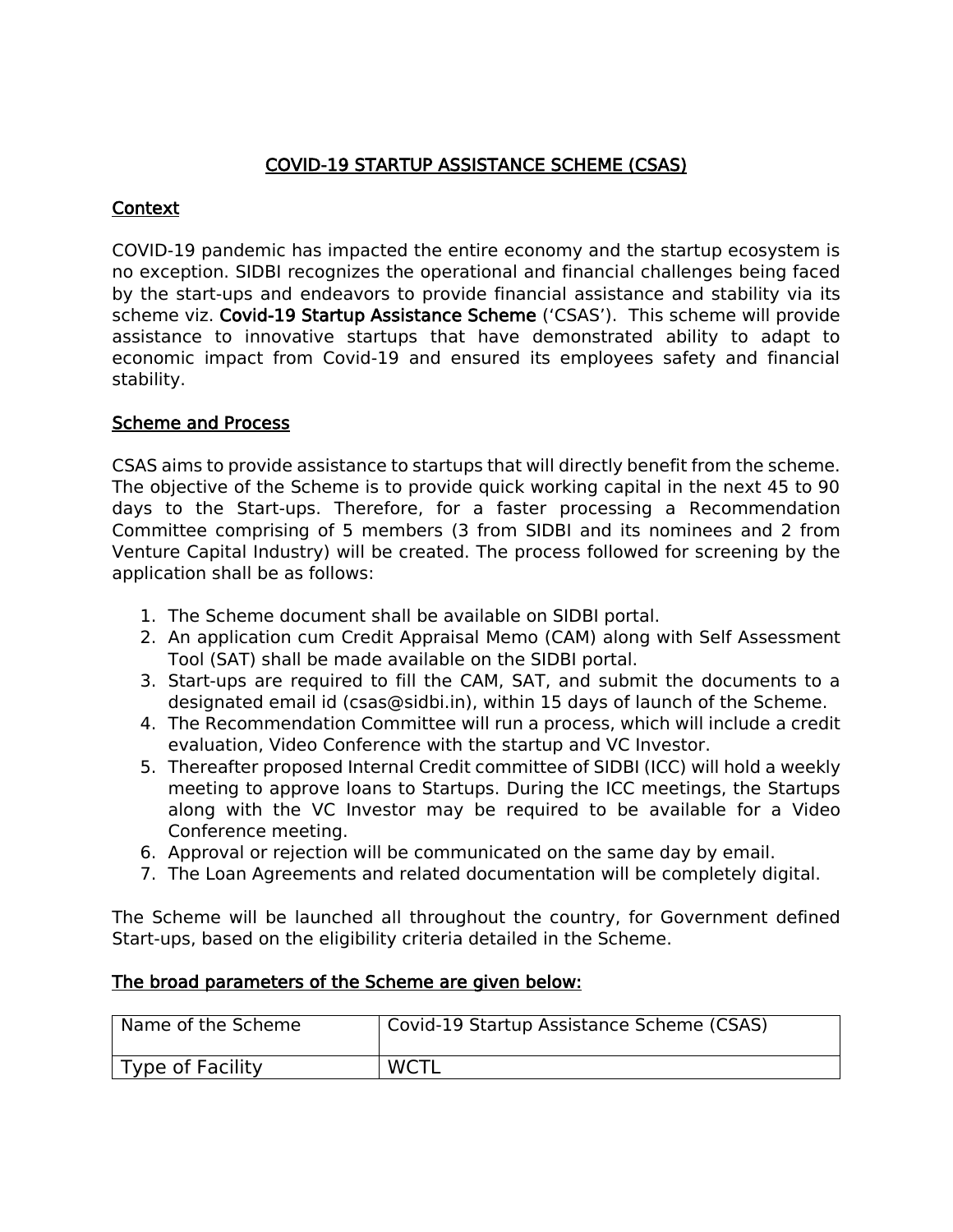| Purpose                       | To provide interim support to startups whose<br>cash flow and liquidity has been adversely<br>impacted by the Covid-19 pandemic. The<br>assistance can be used for various working<br>capital requirements like salaries / wages, rent,<br>administrative expenses, payment to vendors<br>etc.<br>The loan may also be considered against the<br>GST refund.                                                                                                                                                                                                                                                                                                   |
|-------------------------------|----------------------------------------------------------------------------------------------------------------------------------------------------------------------------------------------------------------------------------------------------------------------------------------------------------------------------------------------------------------------------------------------------------------------------------------------------------------------------------------------------------------------------------------------------------------------------------------------------------------------------------------------------------------|
| Tenor of the Loan             | Upto 36 months including maximum moratorium<br>period of 12 months. Loan to be repaid in max 24<br>instalments.                                                                                                                                                                                                                                                                                                                                                                                                                                                                                                                                                |
| Loan Amount                   | Not more than INR 2 Crores per Start-up                                                                                                                                                                                                                                                                                                                                                                                                                                                                                                                                                                                                                        |
| <b>Eligible Beneficiaries</b> | Eligibility criteria for startups:                                                                                                                                                                                                                                                                                                                                                                                                                                                                                                                                                                                                                             |
|                               | L.<br>Government defined Start-ups which has<br>funding<br>through<br>Alternate<br>received<br>Investment Fund registered with SEBI or by<br>any VC / PE / Angel Fund investing in startups<br>in India.<br>Startups with a minimum employee base of<br>II.<br>50 employees. This may also include the foot<br>soldiers.<br>Startups having FY 2019 and FY 2020<br>Ш.<br>minimum turnover between INR 20 crore to<br>INR 60 crore<br>IV.<br>Startups should be EBITDA positive in<br>December 2019. If not, they should be in a<br>position to project positive EBITDA for the<br>quarter ending June 2020.<br>Startup should have been incorporated for<br>V. |
|                               | less than 10 years                                                                                                                                                                                                                                                                                                                                                                                                                                                                                                                                                                                                                                             |
|                               | VI.<br>Startups should have a positive Net Worth                                                                                                                                                                                                                                                                                                                                                                                                                                                                                                                                                                                                               |
|                               | VII.<br>Startups<br>should have<br>demonstrated<br>innovative measures for ensuring business<br>continuity during the Covid – 19 period.                                                                                                                                                                                                                                                                                                                                                                                                                                                                                                                       |
|                               | VIII.<br>Startups<br>should have taken<br>adequate<br>measures and ensured employee safety and<br>their financial stability                                                                                                                                                                                                                                                                                                                                                                                                                                                                                                                                    |
|                               | Promoter / Founder of startup should have<br>IX.<br>invested his own capital in the business                                                                                                                                                                                                                                                                                                                                                                                                                                                                                                                                                                   |
|                               | The below category is not eligible                                                                                                                                                                                                                                                                                                                                                                                                                                                                                                                                                                                                                             |
|                               | Written off Startups by AIFs<br>I.                                                                                                                                                                                                                                                                                                                                                                                                                                                                                                                                                                                                                             |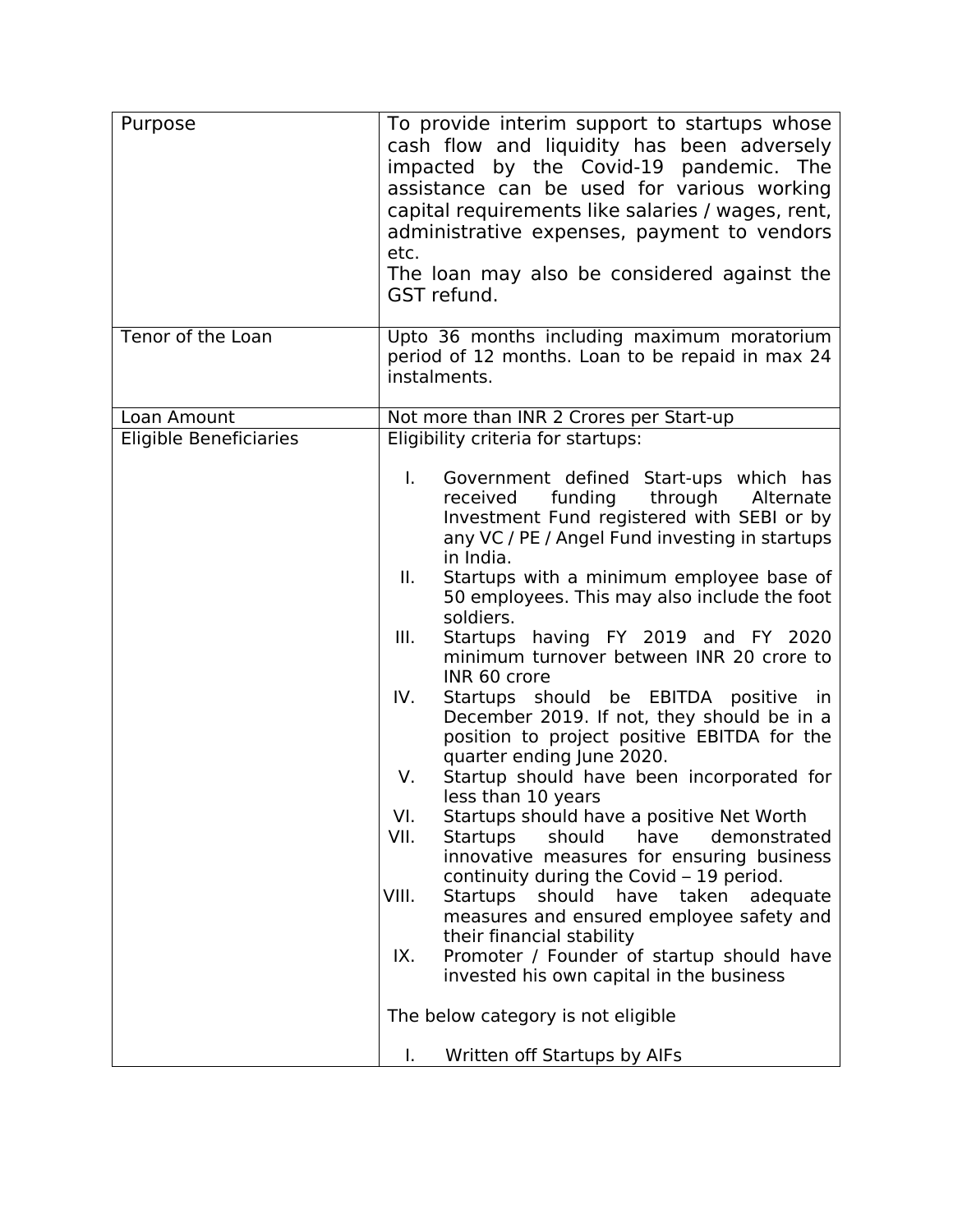|                                  | Ш.<br>Startups who are in Stress usually other than<br>the present Covid-19 (as recommended by<br>the Fund Manager)<br>Ш.<br>Startups who do not have strong Intellectual<br>Property or Innovative                                                                                                                                                                                                                                 |
|----------------------------------|-------------------------------------------------------------------------------------------------------------------------------------------------------------------------------------------------------------------------------------------------------------------------------------------------------------------------------------------------------------------------------------------------------------------------------------|
|                                  | Startups having working capital facilities with<br>IV.<br>any Bank.                                                                                                                                                                                                                                                                                                                                                                 |
| Insurance for Employees          | Each loan to the Start-ups will carry the following<br>Insurance.                                                                                                                                                                                                                                                                                                                                                                   |
|                                  | 1. Key Man insurance assigned to SIDBI.<br>2. All employee term Insurance upto 10 lakhs.                                                                                                                                                                                                                                                                                                                                            |
|                                  | Cost of premium shall be borne in following pattern:<br>50% by SIDBI<br>25% by the Investor Fund                                                                                                                                                                                                                                                                                                                                    |
|                                  | 25% by the Startup                                                                                                                                                                                                                                                                                                                                                                                                                  |
|                                  | The share of startup may be apportioned in the loan<br>disbursement amount.                                                                                                                                                                                                                                                                                                                                                         |
| Margin/Promoters<br>Contribution | <b>NIL</b>                                                                                                                                                                                                                                                                                                                                                                                                                          |
| Rating                           | Not Applicable                                                                                                                                                                                                                                                                                                                                                                                                                      |
| Security                         | <b>Mandatory Security:</b>                                                                                                                                                                                                                                                                                                                                                                                                          |
|                                  | First Pari-Passu charge on current assets of the<br>$\bullet$<br>Company<br>Keyman Insurance to the extent of facility<br>$\bullet$<br>amount disbursed to secure the facility                                                                                                                                                                                                                                                      |
|                                  | Additional Security, if available:<br>Hypothecation of movables of the company.<br>Pledge of Intellectual Property<br>Pledge of Promoter shares<br>Personal Guarantee of Promoters<br>GST Refund (if any)                                                                                                                                                                                                                           |
| Interest rate                    | 12% p.a. reducing balance                                                                                                                                                                                                                                                                                                                                                                                                           |
| <b>Disbursement Mechanism</b>    | Need based single / multiple tranche                                                                                                                                                                                                                                                                                                                                                                                                |
| <b>Share Warrant Option</b>      | At any time, during the currency of the WCTL,<br>$\bullet$<br>SIDBI will have the right to subscribe upto 2% of<br>the share capital of the Company "at par" and as<br>per the terms of Share Warrant Agreement.<br>The Company will not change the share capital<br>$\bullet$<br>structure of the company without prior approval<br>of SIDBI. Approval for any change in share capital<br>structure may be granted on terms<br>and |